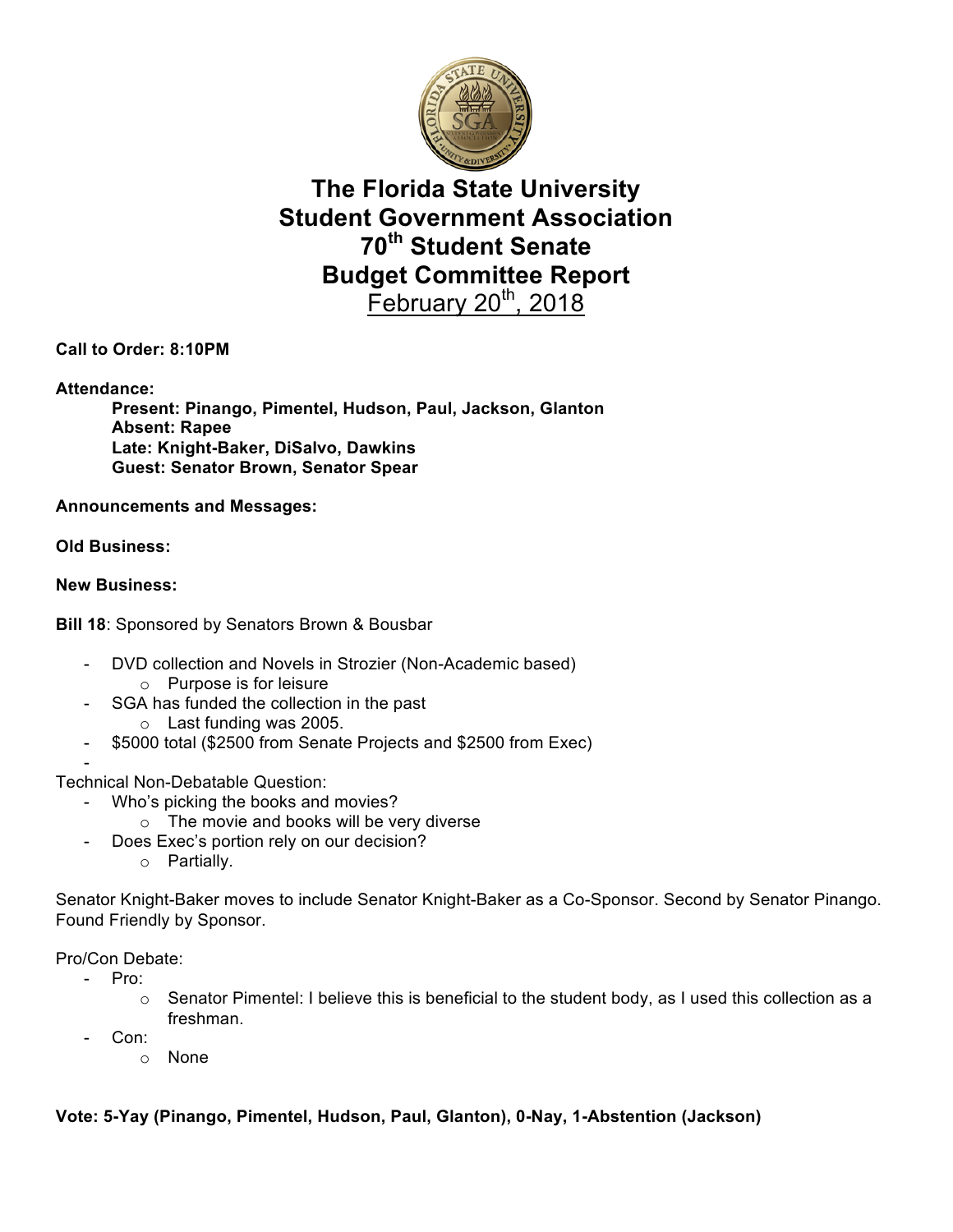**Bill 19**: Sponsored by Senator Gomez & Arthman.

- Purpose to fund more food for Senate Sessions.

Technical Non-Debatable:

- None

Pro/Con Debate:

- Pro:
	- o Senator Knight Baker: This is a great idea
- Con:
	- o None

They will look to get more healthy options

### **Vote: 7-Yay (Pinango, Pimentel, Hudson, Paul, Glanton, Jackson, Knight-Baker), 0-Nay, 1-Abstention (Dawkins)**

**Bill 20**: Sponsored by Senator Spear & Aparicio.

Techincal Non-Debatable:

- None

Pro:

- Senator Pinango said RTAC funds a lot of RSO's that travel to benefit the student body, their personal growth and professional development.
- Con:
	- None

### **Vote: 7-Yay (Pinango, Pimentel, Hudson, Paul, Glanton, Jackson, Knight-Baker), 0-Nay, 1-Abstention (Dawkins)**

**Bill 24**: Sponsored by Senator Spear & Aparicio

- Move \$7500 from PAC to RTAC

Technical Non-Debatable:

- None

Senator Jackson Moves to Waive the Rules. Second by Senator Knight Baker

Roundtable Discussion:

- No comments

### **Vote: 8-Yay (Pinango, Pimentel, Hudson, Paul, Glanton, Jackson, Knight-Baker, DiSalvo), 0-Nay, 1- Abstention (Dawkins)**

**Bill 21**: Sponsored by Senators Powell, Knight-Baker, DiSalvo, & Oullette.

### **Senator Pinango moves to Table Bill 21. Second by Senator Jackson**.

**Bill 23**: Sponsored by Senators Castello & Gomez.